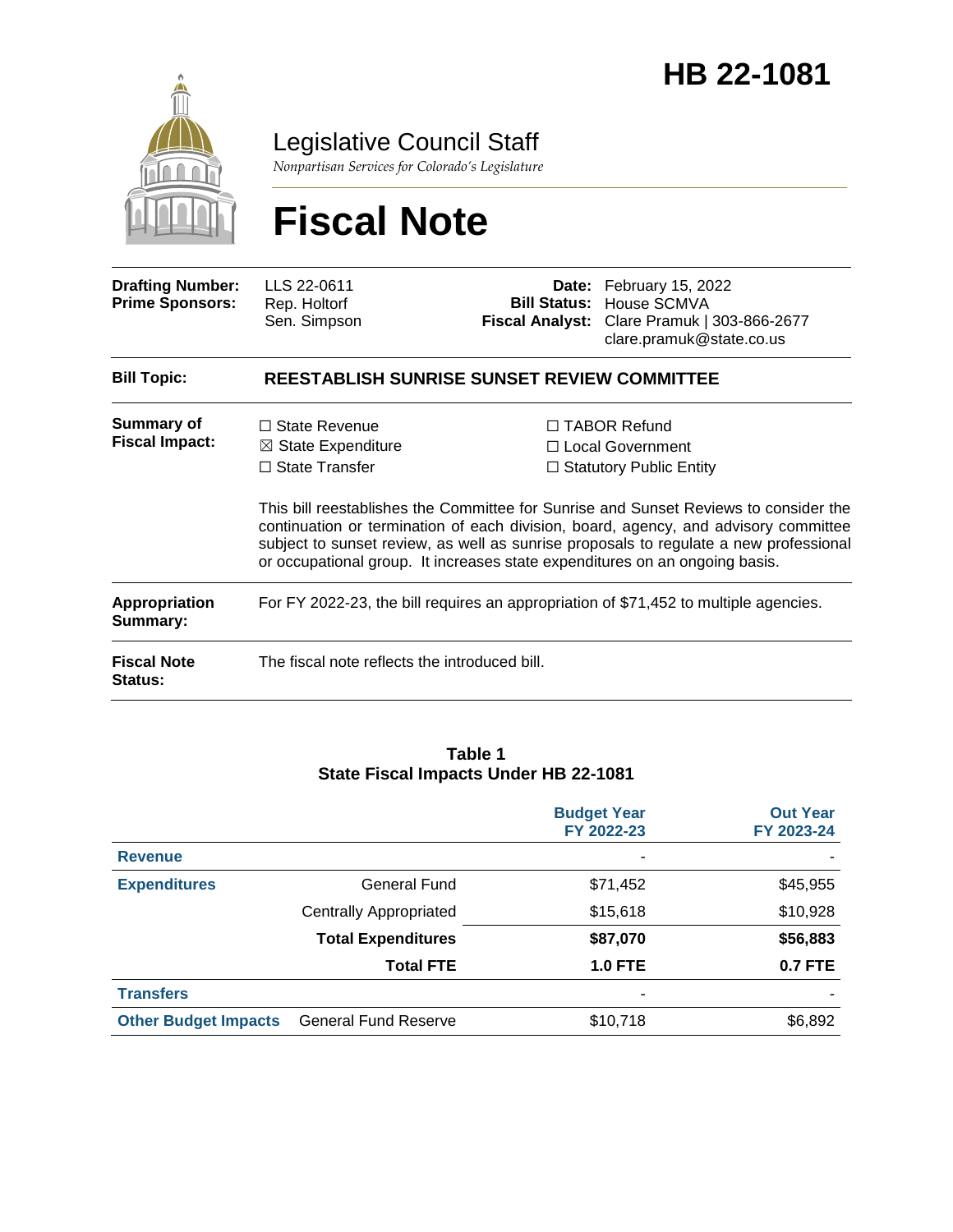Page 2

### February 15, 2022 **HB 22-1081**

### **Summary of Legislation**

This bill reestablishes the six member Committee for Sunrise and Sunset Reviews to consider the continuation or termination of each division, board, agency, and advisory committee subject to sunset review. The committee will also consider sunrise proposals to regulate a new professional or occupational group. Any bill that creates a new advisory committee must be referred to the committee for a review of whether the advisory committee should be created. Finally, the bill shortens the time that the Department of Regulatory Agencies has to conduct its analysis of sunrise proposals.

### **Background**

Between 1985 and 1996, the Committee for Sunrise and Sunset Reviews met during the legislative interim to review sunrise and sunset reports prepared by the Department of Regulatory Agencies regarding the regulation of professions and occupations and advisory committees. The committee also heard testimony from proponents and opponents, and sponsored bills to begin, continue, or terminate regulatory functions or advisory committees. In 1996, the committee was repealed and in its place House committees of reference are designated to hear sunrise and sunset reports in even numbered years and Senate committees of reference are designated in odd numbered years.

### **State Expenditures**

The bill increases state expenditures by \$84,121 in FY 2022-23 and \$53,934 in FY 2023-24 from the General Fund for the Department of Regulatory Agencies and the Legislative Department. Expenditures are shown in Table 2 and detailed below.

**Department of Regulatory Agencies.** The Office of Policy, Research and Regulatory Reform requires additional staffing to meet the earlier deadlines established in the bill for the analysis of sunrise requests. The office requires 1.0 FTE in FY 2022-23, prorated for the General Fund paydate shift, and reduced to 0.6 FTE in FY 2023-24 when more time is allotted for reviews. Standard operating and capital outlay costs are included.

**Legislative Department.** Because the bill creates a new committee, Legislative Council Staff requires an additional 0.1 FTE of a research analyst to staff the committee. In addition, assuming two meetings are held outside of the legislative session, costs in the General Assembly for member per diem and travel expenses. These costs are shown in Table 2 below.

**Centrally appropriated costs.** Pursuant to a Joint Budget Committee policy, certain costs associated with this bill are addressed through the annual budget process and centrally appropriated in the Long Bill or supplemental appropriations bills, rather than in this bill. These costs, which include employee insurance and supplemental employee retirement payments, are shown in Table 2.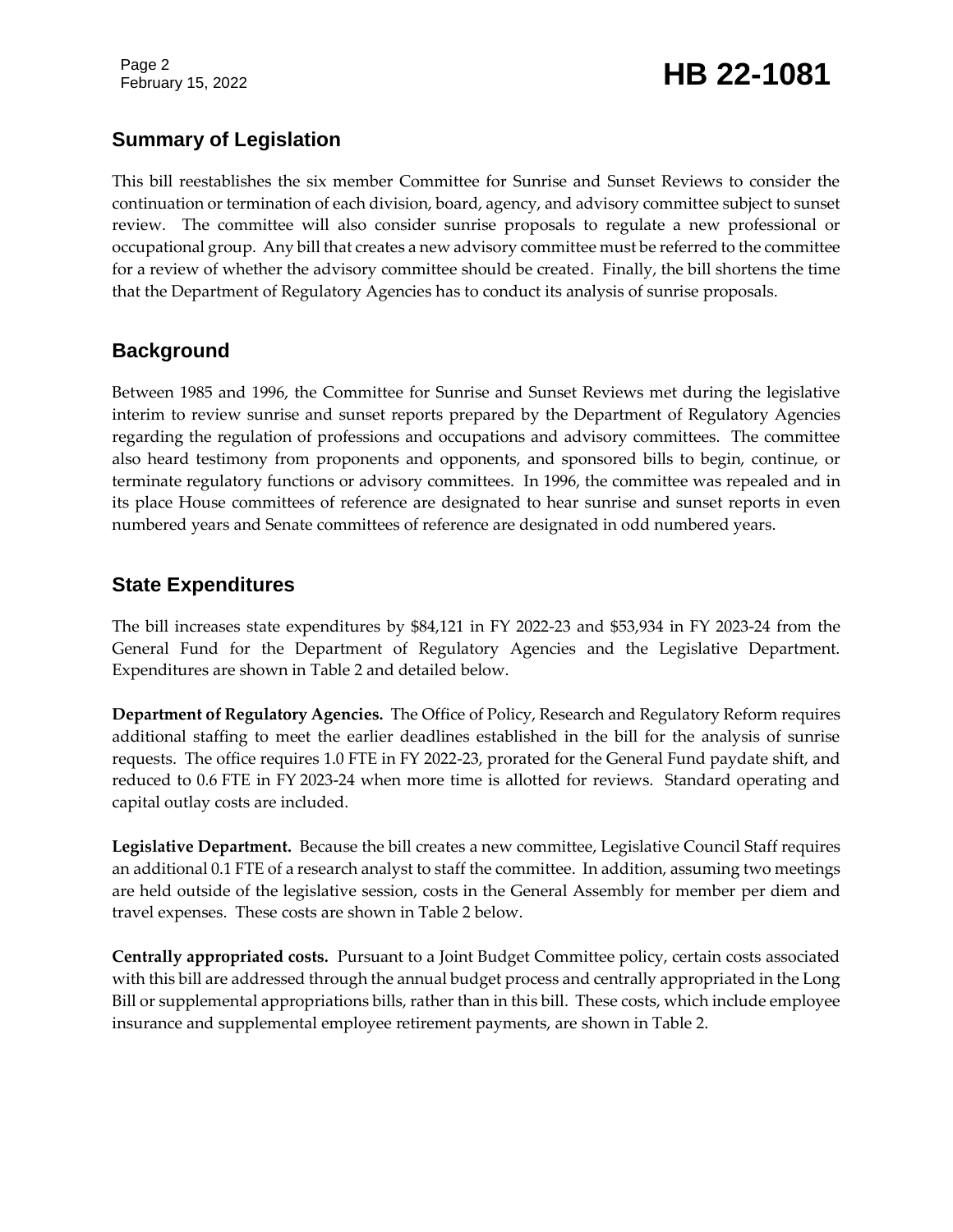### February 15, 2022 **HB 22-1081**

| <b>Cost Components</b>                    | FY 2022-23     | FY 2023-24     |
|-------------------------------------------|----------------|----------------|
| <b>Department of Regulatory Agencies</b>  |                |                |
| <b>Personal Services</b>                  | \$54,295       | \$35,538       |
| <b>Operating Expenses</b>                 | \$1,350        | \$810          |
| <b>Capital Outlay Costs</b>               | \$6,200        |                |
| Centrally Appropriated Costs <sup>1</sup> | \$13,889       | \$9,199        |
| FTE - Personal Services                   | 0.9 FTE        | 0.6 FTE        |
| <b>DORA Subtotal</b>                      | \$75,734       | \$45,547       |
| <b>Legislative Department</b>             |                |                |
| <b>Personal Services</b>                  | \$6,777        | \$6,777        |
| Member Per Diem and Travel                | \$2,830        | \$2,830        |
| Centrally Appropriated Costs <sup>1</sup> | \$1,729        | \$1,729        |
| FTE - Personal Services                   | 0.1 FTE        | 0.1 FTE        |
| <b>LCS Subtotal</b>                       | \$11,336       | \$11,336       |
| <b>Total</b>                              | \$87,080       | \$56,883       |
| <b>Total FTE</b>                          | <b>1.0 FTE</b> | <b>0.7 FTE</b> |

#### **Table 2 Expenditures Under HB 22-1081**

<sup>1</sup>*Centrally appropriated costs are not included in the bill's appropriation.*

### **Other Budget Impacts**

**General Fund reserve.** Under current law, an amount equal to 15 percent of General Fund appropriations must be set aside in the General Fund statutory reserve beginning in FY 2022-23. Based on this fiscal note, the bill is expected to increase the amount of General Fund held in reserve by the amounts shown in Table 1, which will decrease the amount of General Fund available for other purposes.

### **Effective Date**

The bill takes effect upon signature of the Governor, or upon becoming law without his signature.

### **State Appropriations**

For FY 2022-23, the bill requires the following General Fund appropriations:

- \$61,845 to the Department of Regulatory Agencies and 0.9 FTE; and
- \$9,607 to the Legislative Department, including \$6,777 and 0.1 FTE for Legislative Council Staff and \$2,830 to the General Assembly.